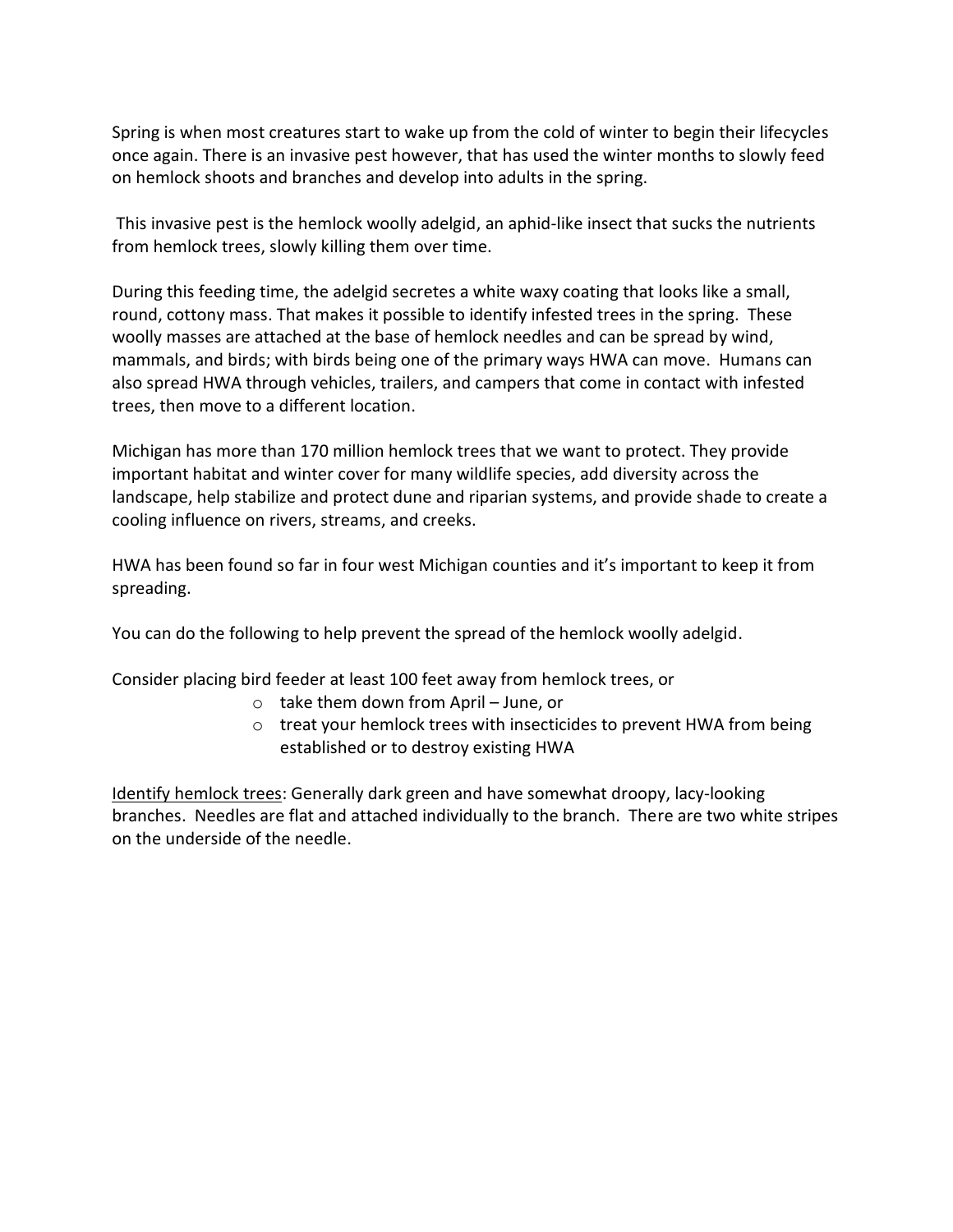

Identify Hemlock Woolly Adelgid: Small, round, cottony mass attached at the base of hemlock needles.



Report any suspicious sightings: